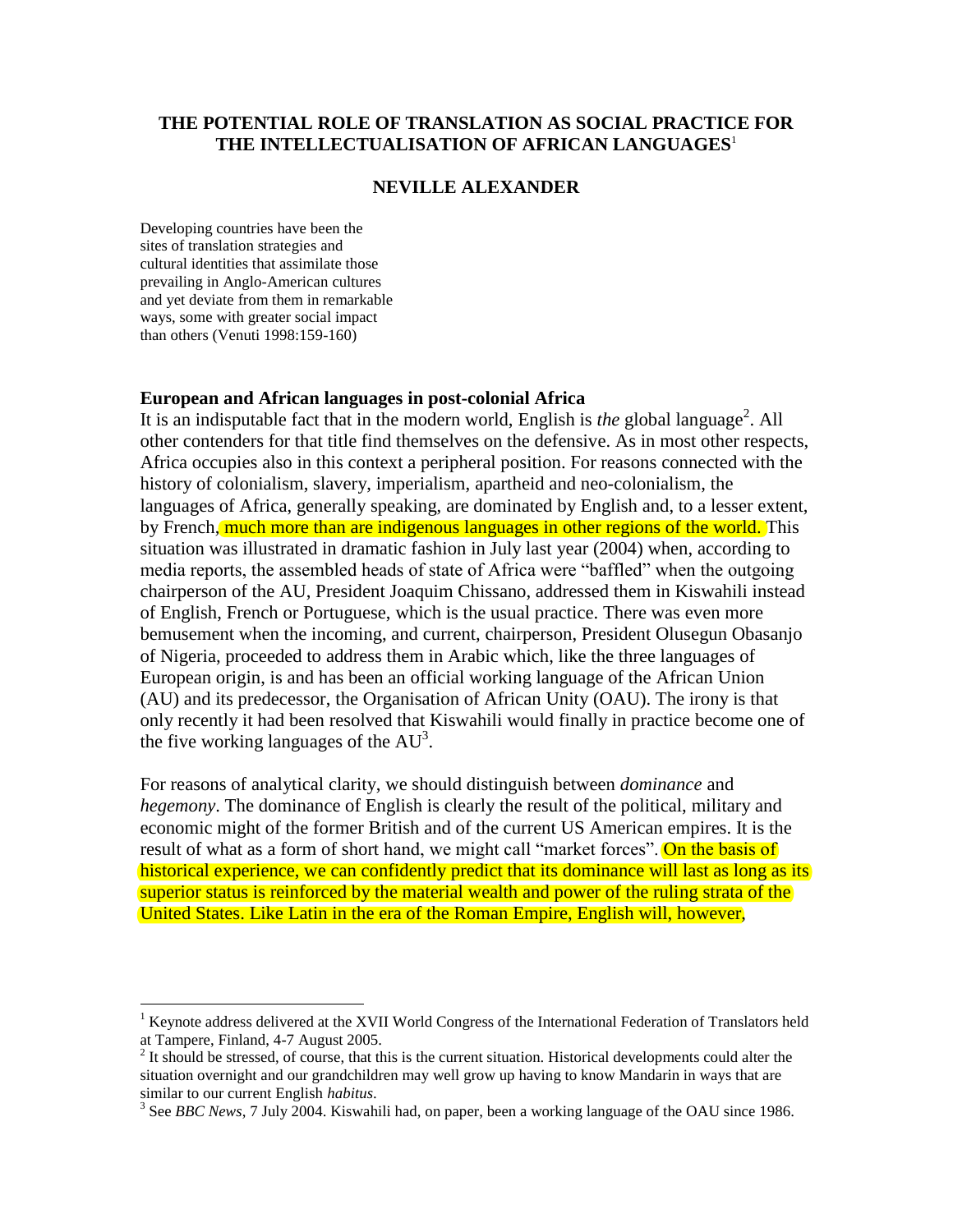eventually make way for other languages<sup>4</sup>, including incidentally what are labelled the "new Englishes". In other words, this is an eminently socio-economic and a sociopolitical issue. The hegemony of English, though inextricably connected with its dominance, resides in the socio-psychological and cultural domains of life. As opposed to the empowering, or enabling, effects of individual and societal proficiency in English, which is the expression of its dominance as manifested in job adverts, the ubiquitous ESL course offerings and the monolingual *habitus* of youth throughout the world today, the hegemony of English manifests itself as disempowerment and disablement. On the African continent, for the reasons I have intimated earlier, it is no less than a social pathology, a condition to which I have given the name, **Static Maintenance Syndrome**<sup>5</sup>. This refers to the fact that most Africans cherish their home or first languages ("mother tongues") and maintain them with pride in the primary domains of language, i.e., in family, community, religious and elementary school contexts. They do not, however, believe that these languages are capable of becoming languages of power, i.e., dominant in what Sibayan and other Philippine sociolinguists call "the controlling domains of language" such as government administration, the formal economy, secondary and tertiary education. Their disabling language attitudes are a reflection of what Bourdieu refers to as the linguistic market where ownership of cultural capital prescribes the rules of distribution. They are afflicted by a monolingual *habitus* in spite of the paradoxical fact that most of them are plurilingual. The ultimate irony, however, is that English is usually not one of the many languages in which most of them are proficient<sup>6</sup>.

Post-colonial African governments, with very few exceptions, have failed singularly and repeatedly to address the language question with any measure of seriousness or consistency. Language planners and other scholars of applied language studies are agreed on the facts. In the words of Ayo Bamgbose (2000:2), the most prominent of these men and women:

> Apart from lack of political will by those in authority, perhaps the most important factor impeding the increased use of African languages is lack of interest by the elite. They are the ones who are quick to point out that African languages are not yet well developed to be used in certain domains or that the standard of education is likely to fall, if the imported European languages cease to be used as media of instruction at certain levels of education. Hence, a major part of non-implementation of policy can be traced to the attitude of those who stand to benefit from the maintenance of the status quo.

Such judgements could be multiplied effortlessly<sup>7</sup>.

<sup>&</sup>lt;sup>4</sup> On the basis of our current knowledge, the most likely scenario, in linguistic terms, is a contest between Mandarin Chinese and English, with High Noon scheduled for some decade towards the end of the next century.

<sup>5</sup> See Alexander 2002:119-120

<sup>6</sup> According to the Pansalb(2000:177) survey , only 36% of South Africans say that they "understand"

English, although, significantly, an increasing number of younger South Africans "understand" English.<br><sup>7</sup> In post-colonial Africa, proficiency in the relevant European language is a major factor determining the class location of the individual citizen. In Bourdieu's paradigm, such proficiency functions as "cultural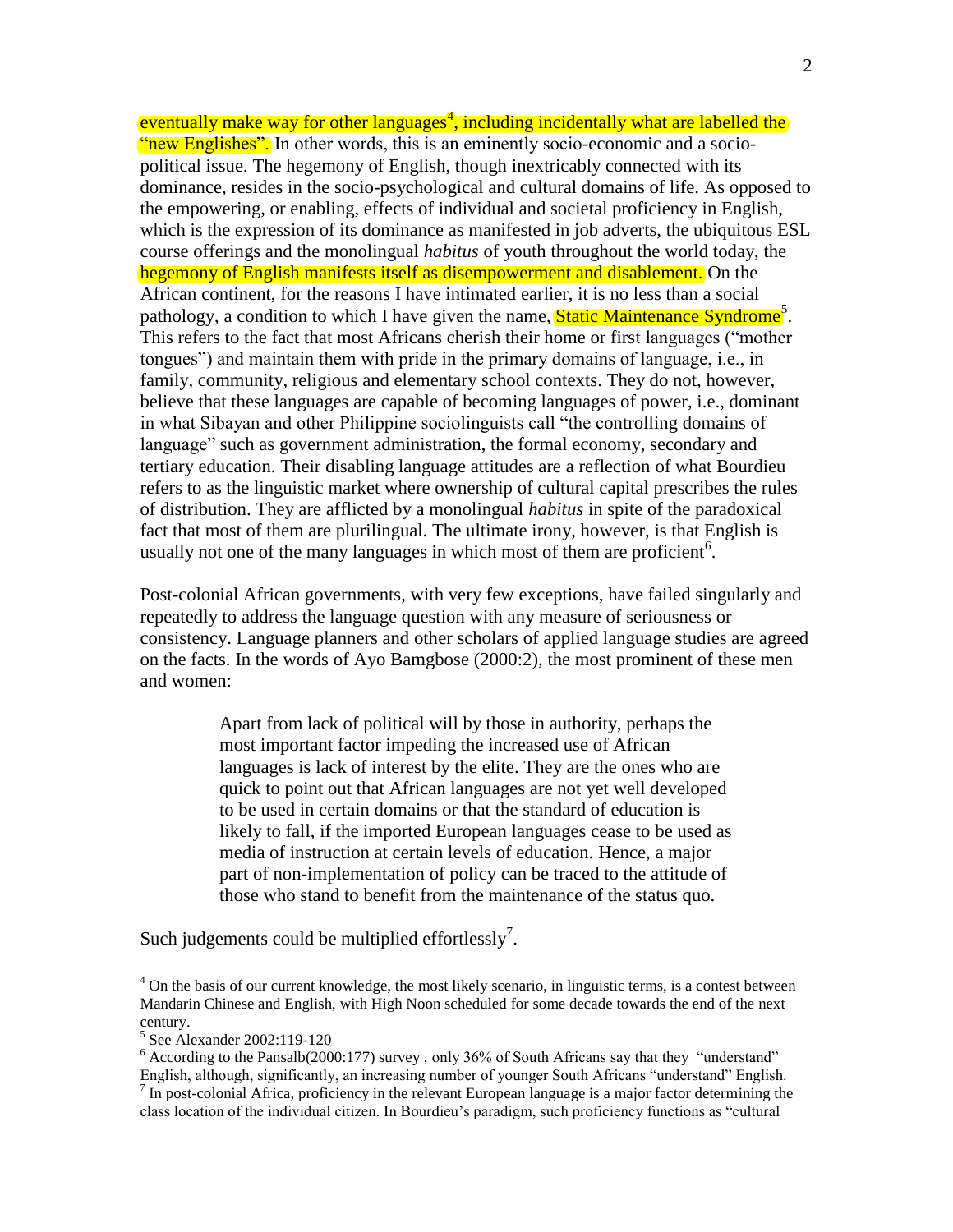#### **The African Renaissance and the African Academy of Languages**

With the proclamation, by President Mbeki of South Africa, of the African renaissance and the realisation of the related economic and political processes connected with the New Partnership for Africa's Development (NEPAD) and the AU, a new situation has been created. For concrete economic, political and socio-cultural reasons, the language question has to be, and in fact is being, reviewed by most of the leadership of the continent. The most urgent and decisive reason for this review is the palpable failure of education in Africa. Professor Pai Obanya (2002:3), the immediate past director of the UNESCO Regional Office for Education in Africa (BREDA), after an analysis of the most important international and Africa-specific conferences on education in 1990-2000 concludes that all of them result in

> … an acknowledgement that Africa is at the bottom of the world's educational league table, and of the fact that this should justify urgent, concerted, innovative responses.

This realisation, deriving from the pressures for achieving Universal Primary (or Basic) Education, was the reason for what has turned out to be the decisive move in the sphere of language education, i.e., the gradual but definite turn by an increasing number of African states to what for convenience I shall call mother tongue-based bilingual education<sup>8</sup>.

The logic of the proposition, to which I am committed, that *unless the educational systems of the continent are based on the mother tongues of the people of Africa instead of on foreign languages as most of them are at present, all attempts at establishing a platform for improving the quality of education will in the final analysis benefit only the elite and its progeny*, is not yet openly acknowledged even by the most courageous of our intelligentsia. This is particularly true when the discussion is about the modalities of delivery at the level of tertiary education. It is still impossible for most African intellectuals and academics to conceive of universities where the main languages of tuition are indigenous African languages. I recall the ironic but all the more disturbing statement made by Ali and Alamin Mazrui to the effect that

> …. (An) important source of intellectual dependence in Africa is the language in which African graduates and scholars are taught…. (Today), in non-Arabic speaking Africa, a modern surgeon who

capital". More often than not, it is also an index to the class position of that person. For a more detailed analysis of the relationship between language, class and power in modern Africa, see, among others, Alexandre 1971, Prah 1995, Alexander 2003.

<sup>&</sup>lt;sup>8</sup> This phrase refers to an educational system in which the mother tongue (or the language/s of primary socialisation of the child) is used as the language of teaching as far as possible and if it is either replaced or complemented by a language of wider, or of international, communication, is never abandoned but rather sustained as a complementary language of teaching or as a subject taught by well-qualified L1language teachers. The shift referred to is discussed in Bamgbose 2000:76-77; also see Obanya 2002:192-203.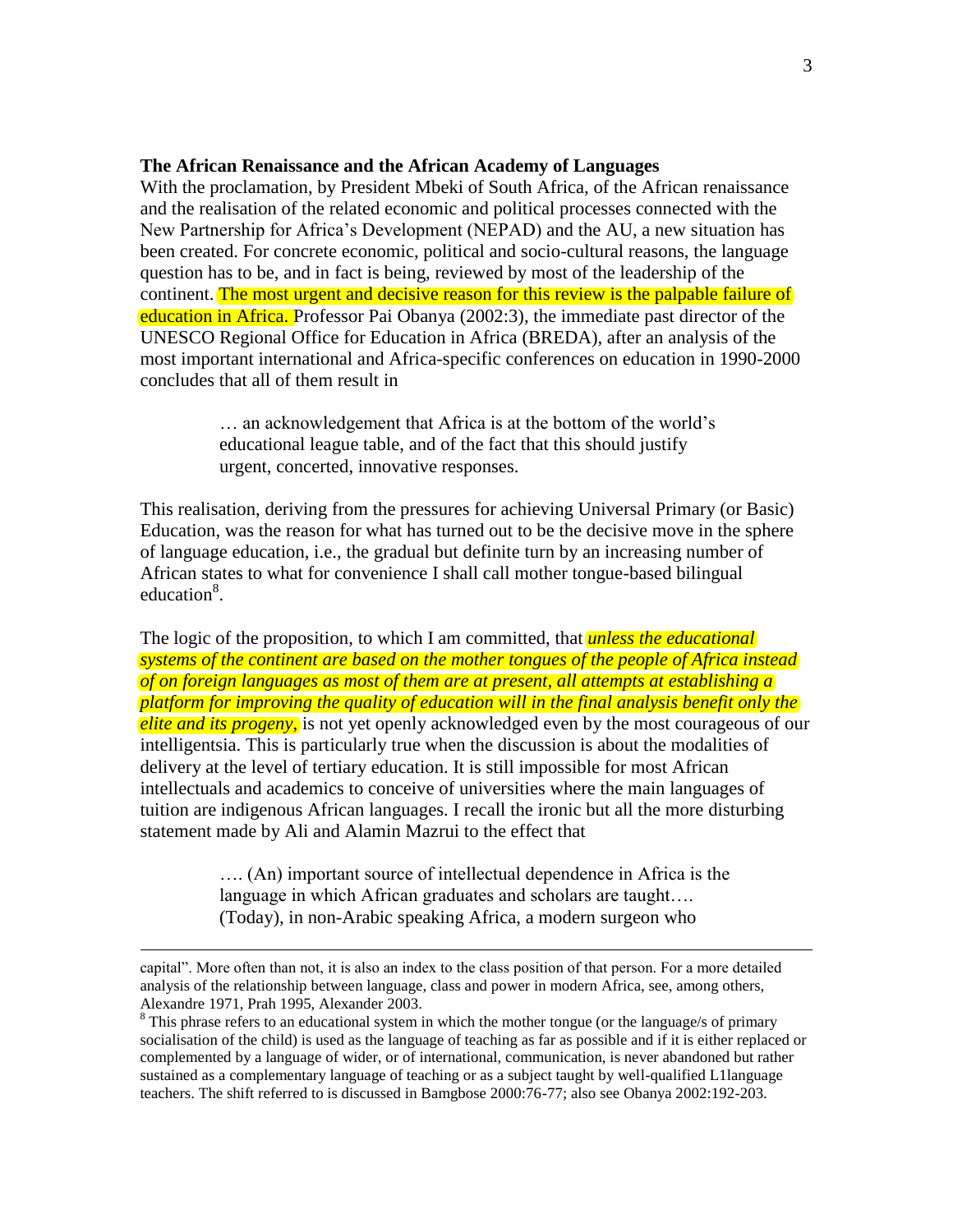does not speak a European language is virtually a sociolinguistic impossibility….. (A) conference of African scientists, devoted to scientific matters and conducted primarily in an African language, is not yet possible…. It is because of the above considerations that intellectual and scientific dependence in Africa may be inseparable from linguistic dependence. The linguistic quest for liberation … must … seek to promote African languages, especially in academia, as one of the strategies for promoting greater intellectual and scientific independence from the West (Mazrui and Mazrui 1998:64-65).

The stir caused by President Chissano's use of Kiswahili in the AU corridors of power shows clearly that this statement does not only apply to the lecture and conference halls of the continent. In the context of the information society of the  $21<sup>st</sup>$  century, where production is increasingly dependent on scientific and technological knowledge, African societies, because of their malfunctioning educational systems, are pushed inexorably towards the periphery of the world economy. Indeed, it can be said that during the postcolonial period, except for specific primary commodities such as oil and precious metals, far from being integrated into the world economy the economies of most African states have experienced a de facto de-linking from the global economic system.

It was this understanding of the connection between language policy and national development that gave birth to the African Academy of Languages (ACALAN). The then president of the Republic of Mali, Alpha Oumar Konare, who is now the President of the Commission of the AU, i.e., the highest executive official of that institution, acting in the spirit of the African renaissance, established the Mission for the African Academy of Languages on 19 December 2000. He appointed Adama Samassekou, the former Minister of Basic Education of the Republic, as Head of the Mission on 26 January 2001. In view of the significance which this move would acquire during the following two years, it is appropriate that we consider Samassekou's understanding of his mission. In his foreword to the Special Bulletin of the ACALAN, issued in January 2002, he writes, among other things:

> Four decades after the political 'independences' … the situation of African languages keeps on widening inequalities in the fields of science, technique, and technology. This imbalance between official languages, inherited from colonisation, and African languages, far from facilitating a better sharing of modern knowledge and practices, jeopardises any significant involvement of our populations in decision making on the one hand, and in the improvement of their living conditions on the other. Therefore, our commitment to the ideals of the O.A.U., the pressing call of our people for a quick and more involving access to writing and true democracy, the requirements of an ever lasting sub-regional and regional stability, have imposed upon us the creation of an instrument for the development of our languages, likely to facilitate and reinforce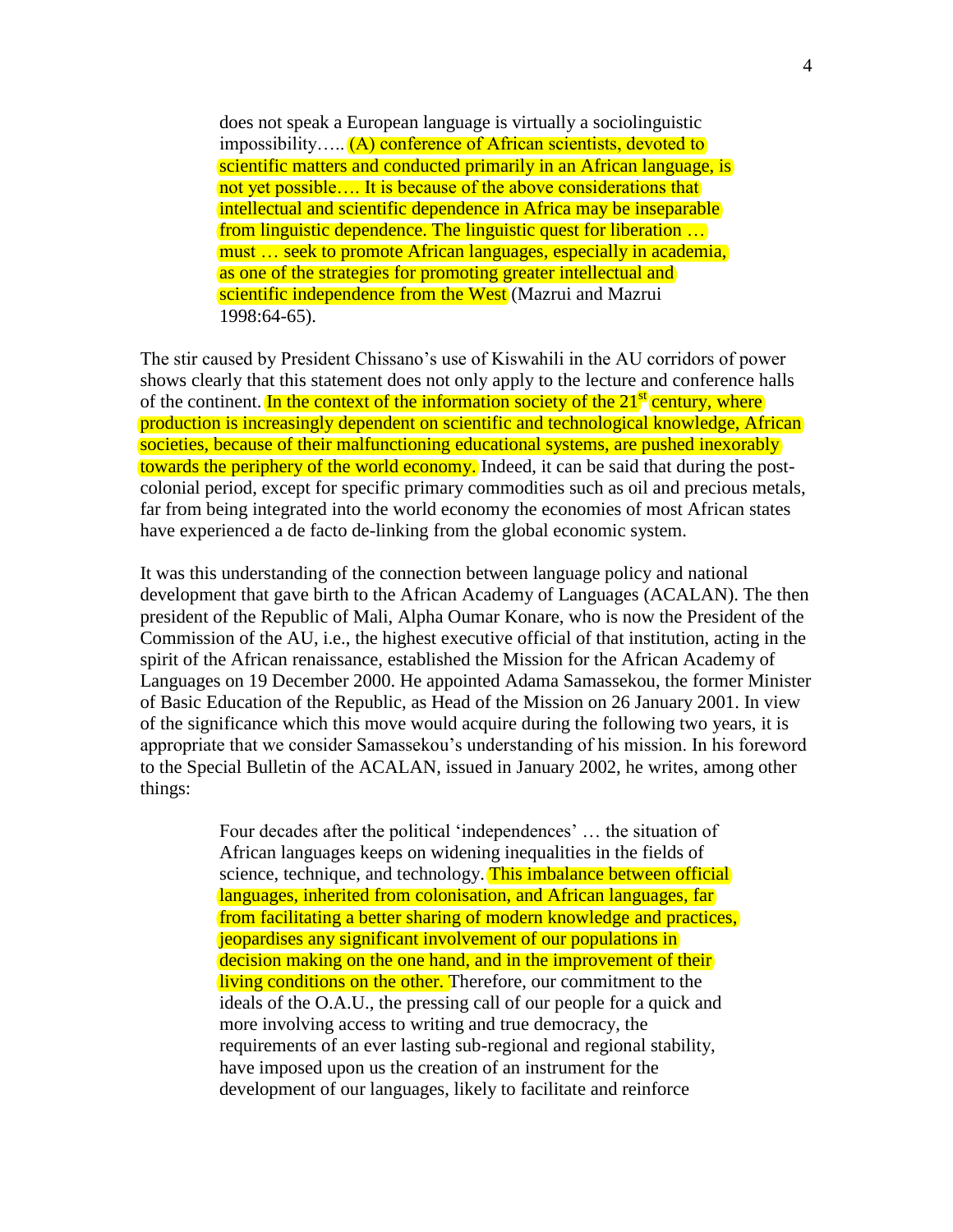linguistic co-operation between African states and, moreover, to promote the harmonisation and the actual implementation of language policies conform (sic) to the aspirations of our working populations.

This is not the occasion for a full-length history of  $\text{ACALAN}^9$ . Suffice it to say that together with linguists and language professionals from every region of the continent, Samassekou and his associates achieved the approval of ACALAN by the OAU Heads of State and Government meeting in Lusaka on 9-11 July 2001. At the inauguration of Professor Samassekou as the President of ACALAN, President Konare called on him and his colleagues to

> … take up the challenge to put in place a pan-African institution capable of helping our States and our peoples to conceive and develop a language policy, relevant and efficient enough to quickly contribute to the Renaissance and the Unity of Africa. (ACALAN 2002:8)

### **Implementing the Language Plan of Action for Africa (ILPAA)**

The subsequent developments around ACALAN have been documented in some detail (see Alexander 2005). The first of a series of significant workshops and gatherings took place at the University of Cape Town in July 2003 where Applied Language scholars had come together in order to consider strategies and concrete action for what we named the "intellectualisation" of African languages $^{10}$ . The symposium resolved to maintain and expand the existing network of scholars and institutions and to initiate, mutually support, and conduct workshops on a range of practical issues such as language medium policy and practice, translation, terminology development, the development and use of human language technology and advocacy for the use of African languages at all levels of education.

In February 2004, at the University of Yaoundé 1 in Cameroon, it was agreed that ACALAN establish a steering committee to drive the implementation of a revised and updated version of the Language Plan of Action for Africa, originally drafted for and adopted by the OAU in June 1986. That workshop formulated five continent-wide core projects which, it was agreed, would constitute the heart of the substantive programme of ACALAN for the next decade or so. They are, in summary:

The Year of African Languages in 2006, to be co-ordinated by ACALAN. It was decided that the AU, by way of the Commission of the AU, would be approached to declare 2006 as the Year of African Languages in order to commemorate the  $20<sup>th</sup>$  year of the formulation and adoption of the original Language Plan of Action for Africa.

<sup>&</sup>lt;sup>9</sup> For such an account, see ACALAN 2002.

<sup>&</sup>lt;sup>10</sup> Sibayan (1999:229) defines an intellectualised language as one "which can be used for educating a <sup>10</sup> Sibayan (1999:229) defines an intellectualised language as one "which can be used for educating a person in any field of knowledge from kindergarten to the university and beyond"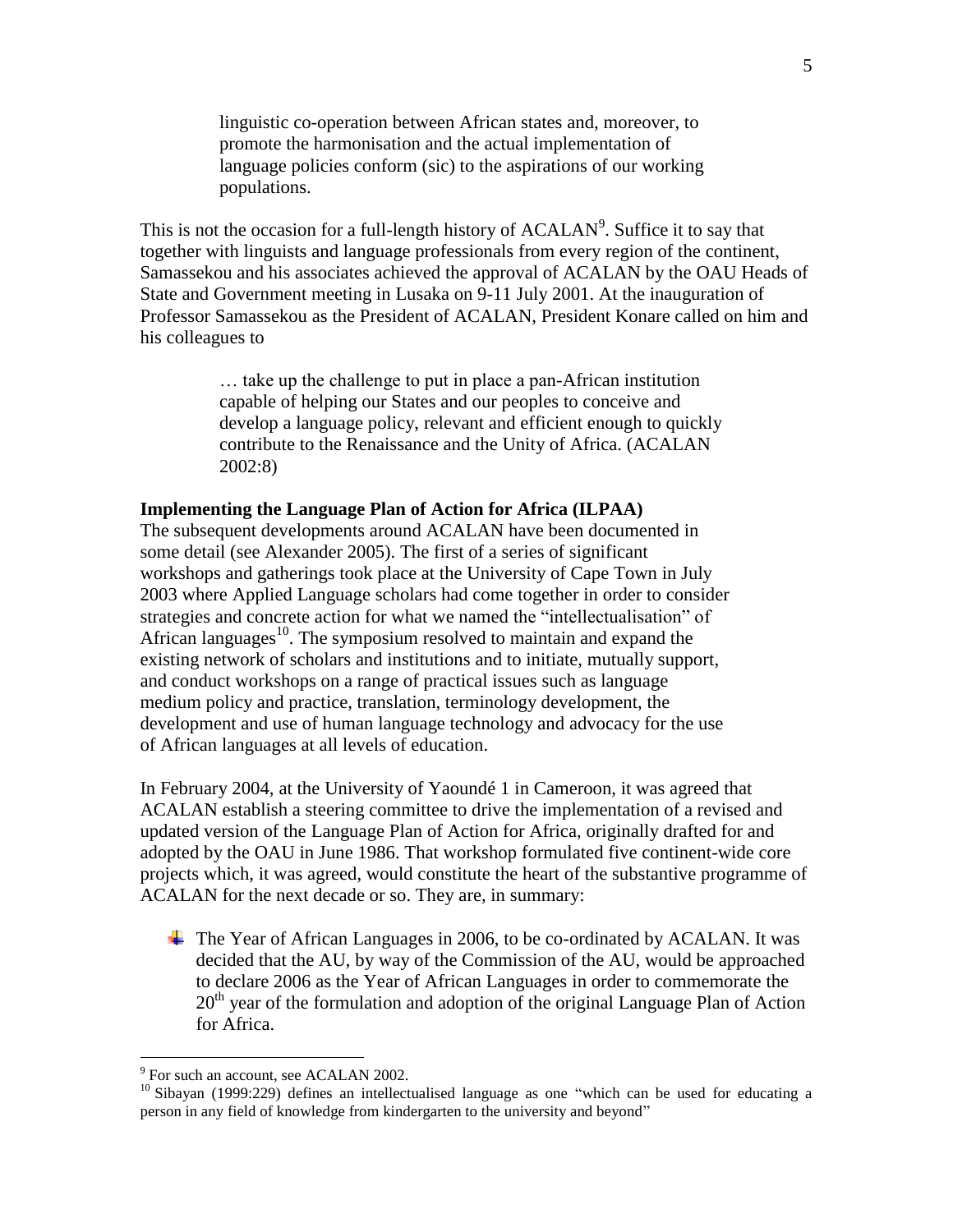- The Joint Masters' and Doctoral Programme, the purpose of which is to provide financial and academic support to students who will strengthen the corps of language professionals on the continent. The central co-ordination of this programme will be undertaken from the University of Yaoundé 1, Cameroon.
- The Terminology Development Programme, to be co-ordinated centrally from the Institute of Kiswahili Research in Dar es Salaam, Tanzania.
- The Stories Across Africa Programme, to be co-ordinated from PRAESA, Cape Town, South Africa.
- The Translation Programme, to be co-ordinated from ACALAN in Bamako, Mali.

#### **Potential of the translation programme: general considerations**

These five core projects, to which should be added another focal activity of ACALAN, i.e., the establishment of African languages in cyberspace, are integrally related to one another. For our present purposes, however, I will confine myself to the potential of the translation programme for the intellectualisation of the languages of the continent.

It has been said that "Western Europe owes its civilization to translators" (Kelly 1979:1). It ought to be obvious that the process of "civilisation", in this antiseptic formulation, glosses over the fact that it was most often, and necessarily, accompanied by violent conflict and the forcible subjugation of peoples throughout the history of the world. Venuti (1998:158) with reference to our own times, makes the position crystal clear:

Translation is uniquely revealing of the asymmetries that have structured international affairs for centuries. In many "developing" countries … it has been compulsory, imposed first by the introduction of colonial languages among regional vernaculars and later, after decolonisation, by the need to traffic in the hegemonic lingua francas to preserve political autonomy and promote economic growth. Here *translation is a cultural practice that is deeply implicated in relations of domination and dependence, equally capable of maintaining or*   $disrupting$  them (Emphasis added)<sup>11</sup>.

For my own purposes, I want to dwell on the "disruptive" and reconstructive potential of translation as a social practice in the context of the goals that ACALAN has set itself. Scholars who have focused on the issue of intellectualisation or modernisation of local languages are agreed that translation of major works of literary and scientific creation that exist in the more "developed" languages is one of the main mechanisms for bringing

 $11$  The translation of the Bible into the languages of Africa undoubtedly served to "maintain" and reinforce the relations of domination and dependence but at the same time equipped these languages with the terminology and the relevant conceptual universe that would eventually lead to those relations being challenged. Isabel Hofmeyr's brilliant study of Bunyan's *Pilgrim's Progress* in Africa at various points touches on the transformative effects of translation on the languages of the continent.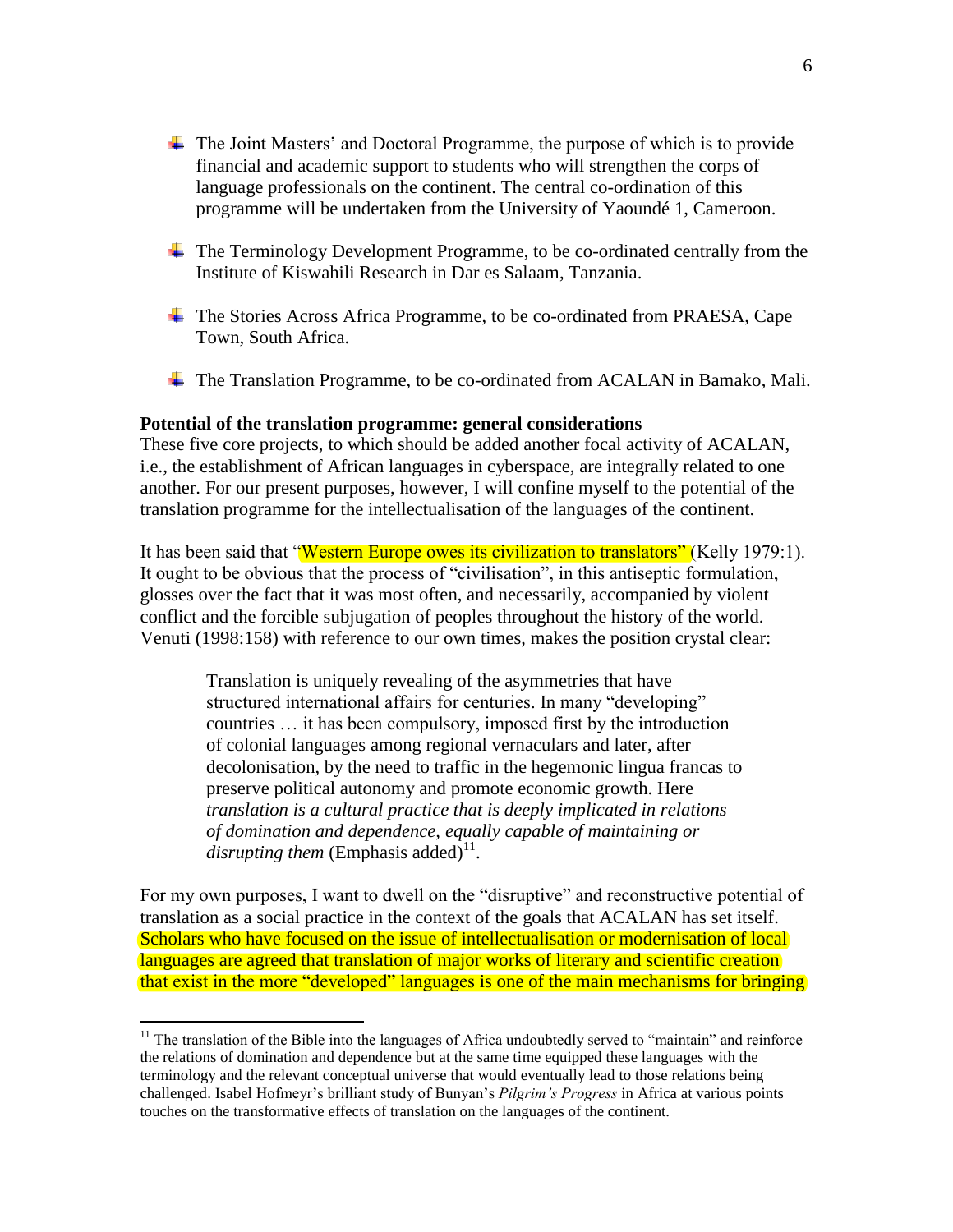about and driving this process. With regards to Filipino, for example, Sibayan (1999:464) states unequivocally that

# Translation of important publications now available in English (the chief source language of intellectualisation) is the single most important way of intellectualising Filipino for a long time to come.

Newald (1960:4), in an epigrammatic reference to this complex, states that the German humanists of the  $15<sup>th</sup>$  and  $16<sup>th</sup>$  centuries were forced through the contemplation of the classically normed Latin and Greek languages to reflect on the German language and this facilitated the development of German grammar. Kelly (1979:3) records the fact that the European poets and authors of the Romantic period " … sought through translation to transfer the creative power of great writers of other languages into their own". Most recently, Umberto Eco (2003) has shown by means of practical examples how "translation as negotiation" impacts on the target language. Citing Friedrich Schleiermacher, he refers to the strong version of the Sapir-Whorf hypothesis, according to which one's native language determines one's perceptual and conceptual possibilities, but points out that Schleiermacher himself accepted that thinking people " … play their part in shaping their language" (Eco 2003:81) and that Wilhelm von Humboldt had been the first to remark on the fact that translations "can augment the significance and the expressivity of the native language" (Eco 2003:81-82). Recently, the translation of *Harry Potter and the Philosopher's Stone* into ancient Greek, led the translator/author to say tongue-in-cheek that "Ancient Greek has a massive vocabulary. Now it's got a slightly bigger one" (Anonymous 2004).

In this forum, I do not have to expound on the fact that translation and interpreting are the archetypal forms of what we now call inter-cultural communication. Translation is the graphical counterpart of the oral process by which peoples have since time immemorial through interaction in countless different modalities mutually influenced and, thus, "developed", one another. In this context, I want to raise the fundamental issue of how we view the contributions of diverse peoples to world civilisation. This question is in many ways an *African* question because of the systematic manner in which racist beliefs and practices have denigrated and misrepresented the contribution of African peoples to world civilisation. This is not the place to undertake a general rebuttal of such reactionary and prejudiced "scholarship"<sup>12</sup>. Instead, I want to concentrate on the particular contribution that translation can and does make towards the solution of the conundrum created by specious notions of the ownership of intellectual and cultural property. For African peoples south of the Sahara, more or less, and for most other peoples who did not develop or acquire a pre-industrial tradition of literacy, there arises a real question of the continuity between tradition and modernity. Colonial conquest constitutes in these contexts an apparently unbridgeable rupture between "yesterday" and "today"<sup>13</sup>. It is,

 $12$  Although some of the factual material on which it is based requires updating, Benjamin Kies's lecture, *The Contribution of the Non European Peoples to World Civilisation*, delivered in 1953, is still one of the pithiest and most illuminating treatments of this question.

 $13$  According to Marshall Berman 1988:15-17, this sense of discontinuity is experienced by all peoples catapulted into the maelstrom of "modernisation".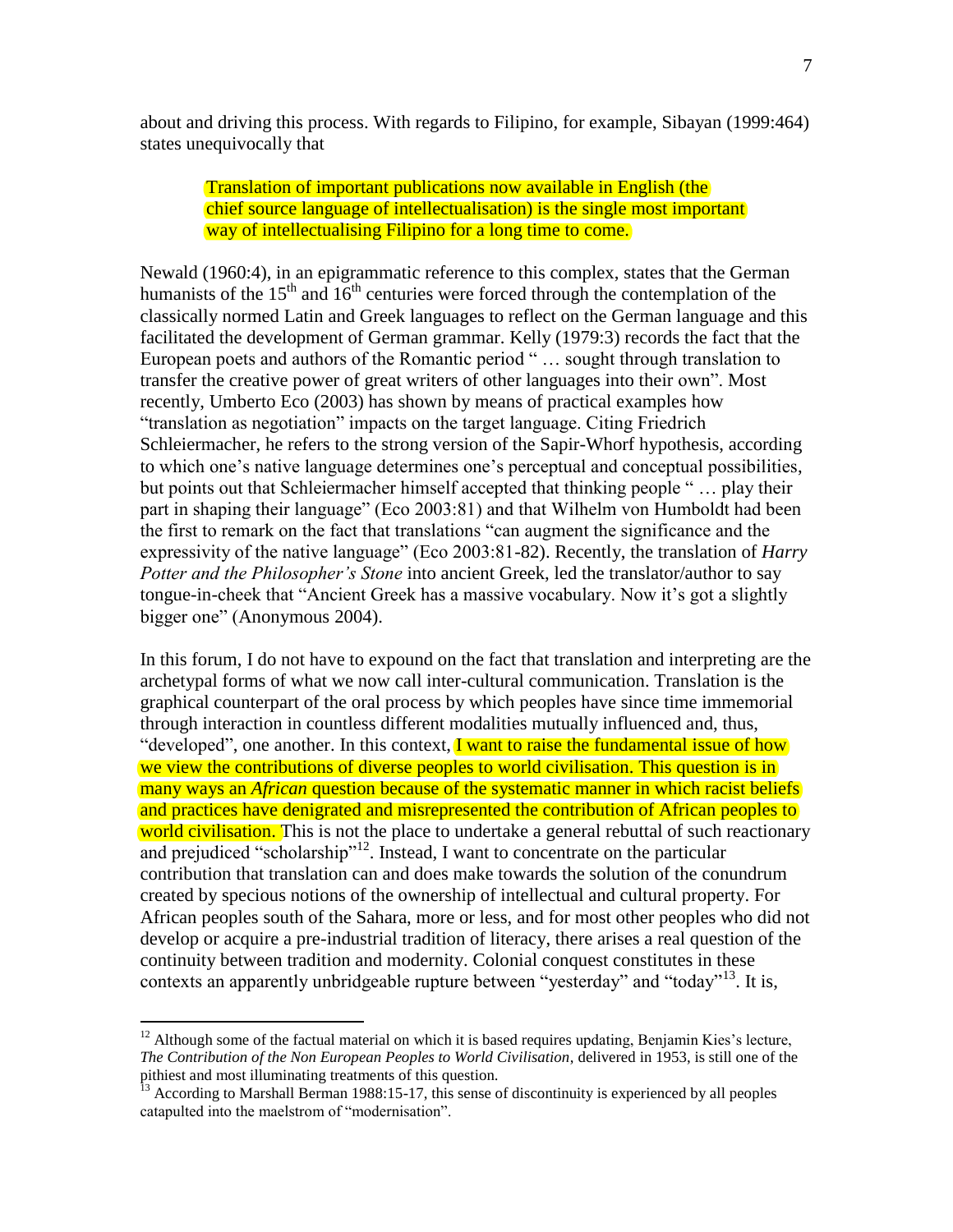however, precisely at this point that our understanding of translation as social and cultural practice makes it possible for us to see the question in a different light.

In summary, the notion that given inventions, scientific discoveries or philosophical insights "belong" to a specific people, nation, continent, or even "race", is so deep-rooted that it requires a leap of the imagination to be able to see that in fact the politicalhistorical contingency that leads to the relevant phenomenon being located in a specific geographical space is no more than that. In so far as every advance builds upon that which has gone before, every single such discovery, invention or insight belongs, in principle, to all of humanity.<sup>14</sup> In order to undermine racist notions of "culture" and "civilisation", it is necessary, therefore, to see all such advances within the dynamic of world history rather than within the arbitrary or artificial confines of a given time and place. It is, secondly, essential that we understand that there is no such thing as "modernity"<sup>15</sup> in the abstract. Every "tradition" has its own "modernity" and in the ("sub-Saharan") African case, we have to restore the continuity between the two. It is my contention that translation, because it integrates the "foreign" achievement into the target language, the overtones and rhythms of which are charged with the force of tradition, is able to facilitate this reconstruction of a world where, apparently, "all that is solid melts into air".<sup>16</sup> This decisive insight is premised on the fact that what we call "modernity" is constituted by a body of knowledge and a set of dispositions that are ultimately instantiated in a multitude of technological or material goods and concomitant social, economic, political and cultural practices and beliefs that have become universal. This globalising core of features can be expected to expand as, increasingly, peripheral features are integrated into the core<sup>17</sup>. To put it differently: is there any point in still considering that acupuncture is a "Chinese" practice when today this approach to health care is practised by people all over the world who are in no sense "Chinese"? Or, are the herbal remedies of African healers, which are now to be found in different guises in pharmacies all over the world to be adjudged to be permanently "African" because of their known origins?

These questions may appear to have little or nothing to do with the craft and the task of the translator. The answer to them is, however, the key to understanding the modernising or even the "civilising" potential of the act of translation. If we accept, as I do, the weak

 $14$  In a famous passage, Karl Marx wrote that the logic of the capitalist system of production necessarily created the situation where " … (the) spiritual creations of individual nations become common property. … and from the numerous national and local literatures there arises a world literature" (Cited here from Berman 1988:123)

**<sup>15</sup>** Berman 1988:123-126, taking his cue from Marx, discusses the dilemma of non-Western states which on the one hand, are willy-nilly integrated into the global experience of modernity and on the other hand, attempt to maintain the continuity with the inherited traditions of the people. Also see Castells 1997.

<sup>&</sup>lt;sup>16</sup> Isabel Hofmeyr's discussion of the many different strategies by which the people of Africa indigenized Christianity is an excellent example of what I am referring to here. "The technologies of modernity, in this case print and literacy, are … made ancestral and are seen to emanate not from colonially aligned missions but from the spiritual realms of "tradition"". (Hofmeyr 2004:26)

 $17$  The corollary proposition in terms of which the peripheral features should shrink symmetrically does not hold in practice, since a counter-hegemonic dynamic is generated. Indeed, the very experience of modernity gives rise to a more profound and selective appreciation of the specific tradition. For one of the more carefully argued theses in this area, see Castells 1997.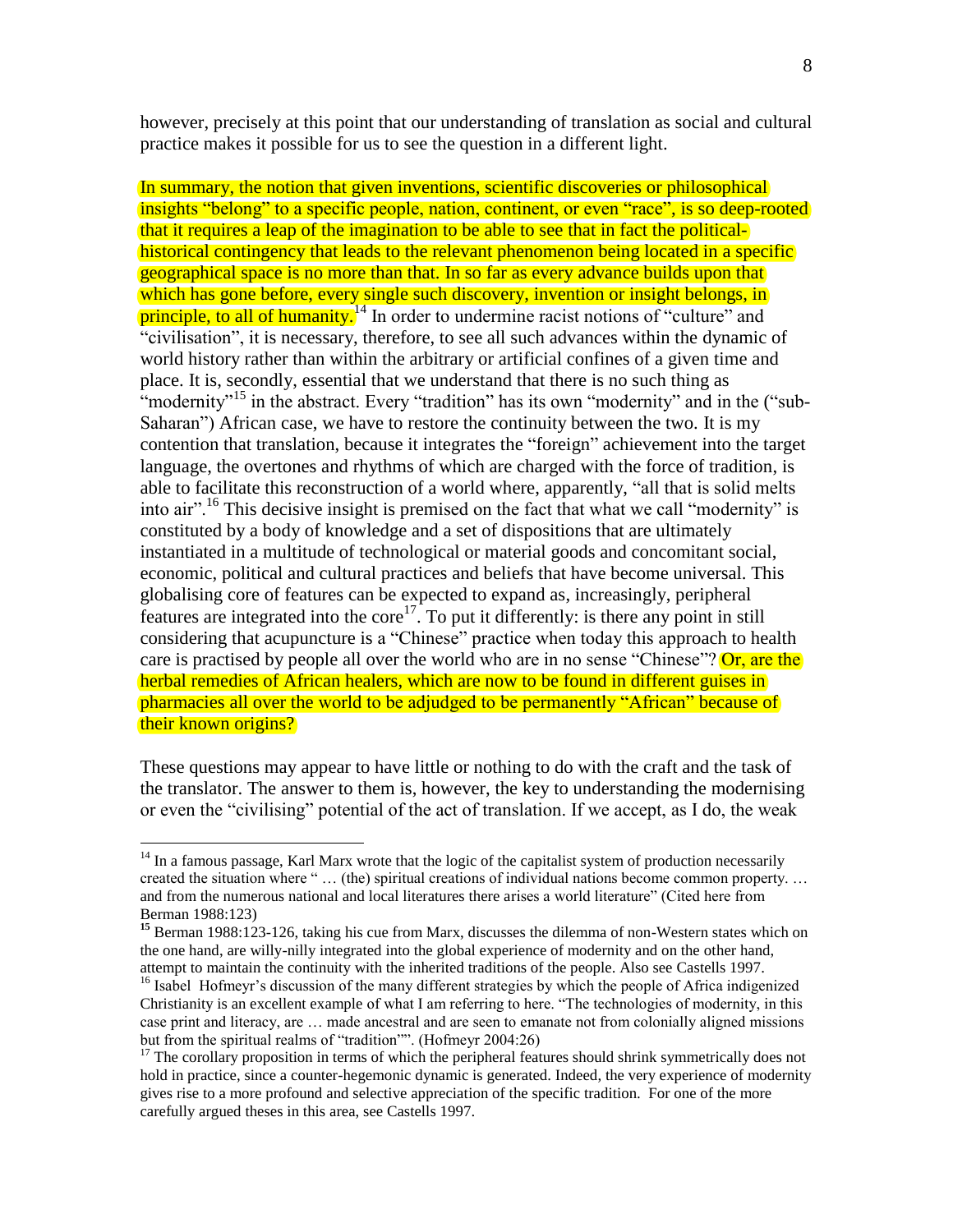version of the Sapir-Whorf hypothesis, we begin to understand that every language has the potential, under the appropriate social conditions, to naturalise the core features of modernity in its peculiar ambience. The Meiji Revolution of the second half of the 19<sup>th</sup> century led to what Coulmas (1990:70) calls "modernisation without westernisation" in Japan but, as he demonstrates compellingly, this *was the result of, among other things, the systematic translation into the Japanese language of the main features of what was perceived to be the "western genius"*. As a slogan, this phrase captures the ultimate intention behind one of the central goals of the ACALAN project.

#### **Language planning and the ACALAN translation programme**

Joshua Fishman, one of the founders of the modern discipline of language planning, states unequivocally that by means of such planning

> … speech communities have not only altered and elaborated their writing systems and lexicons, … they have also changed various tight and pervasive systems of their languages such as color typologies, kinship typologies, pronoun systems, number systems, honorific systems, verb systems, etc. ... (Fishman 1985:464)

A consciously structured translation programme is one of the most effective ways of changing both the body and the functional potential of a language. Venuti (1998:76-77), indeed, maintains that because translation makes possible "the invention of domestic" literary discourses, it has inevitably been enlisted in ambitious cultural projects, notably the development of a domestic language and literature …". It is precisely what Eco (2003:82) calls "this dynamic capacity of languages to evolve when exposed to a foreign challenge<sup>"18</sup> that African university programmes in applied language studies are going to have to explore and use in innovative ways in order to initiate and sustain the rapid intellectualisation of certain – in principle, all – languages of the people by agreement in the appropriate forums and constituencies. Just how difficult this task can and will be can be inferred from the tremendous investments that the Japanese intelligentsia, for example, was called upon to make over many generations. Like the Japanese and the followers of Kemal Ata Türk in the 1920s and 1930s, we will have to find the most cost-efficient ways of increasing rapidly the corpus of great works of world literature and science in the relevant African languages. Writing about the intellectualisation of Filipino, Sibayan (1999:203) warned that

> … Filipino scholars in all subjects and disciplines must either translate what have been called the classical works … in their disciplines or write original research and writing (sic) in Filipino. We need to have a body of work in Filipino that can be used to

 $18$  Eco (2003:89) refers to the fact that Martin Luther used the verbs "to translate" and "to Germanise" as synonyms, thereby " … making evident the importance of translation as cultural assimilation " and that he answered the critics of his Bible translation by asserting that " … they are learning to speak and write German from my translation, and so in a sense stealing my language, which they hardly knew a word of before". Also see Venuti (1998:178-179) for the exertions of Chinese translators at the turn of the 19<sup>th</sup> century, who "pursued a program of modernization by introducing numerous Western works of fiction and philosophy".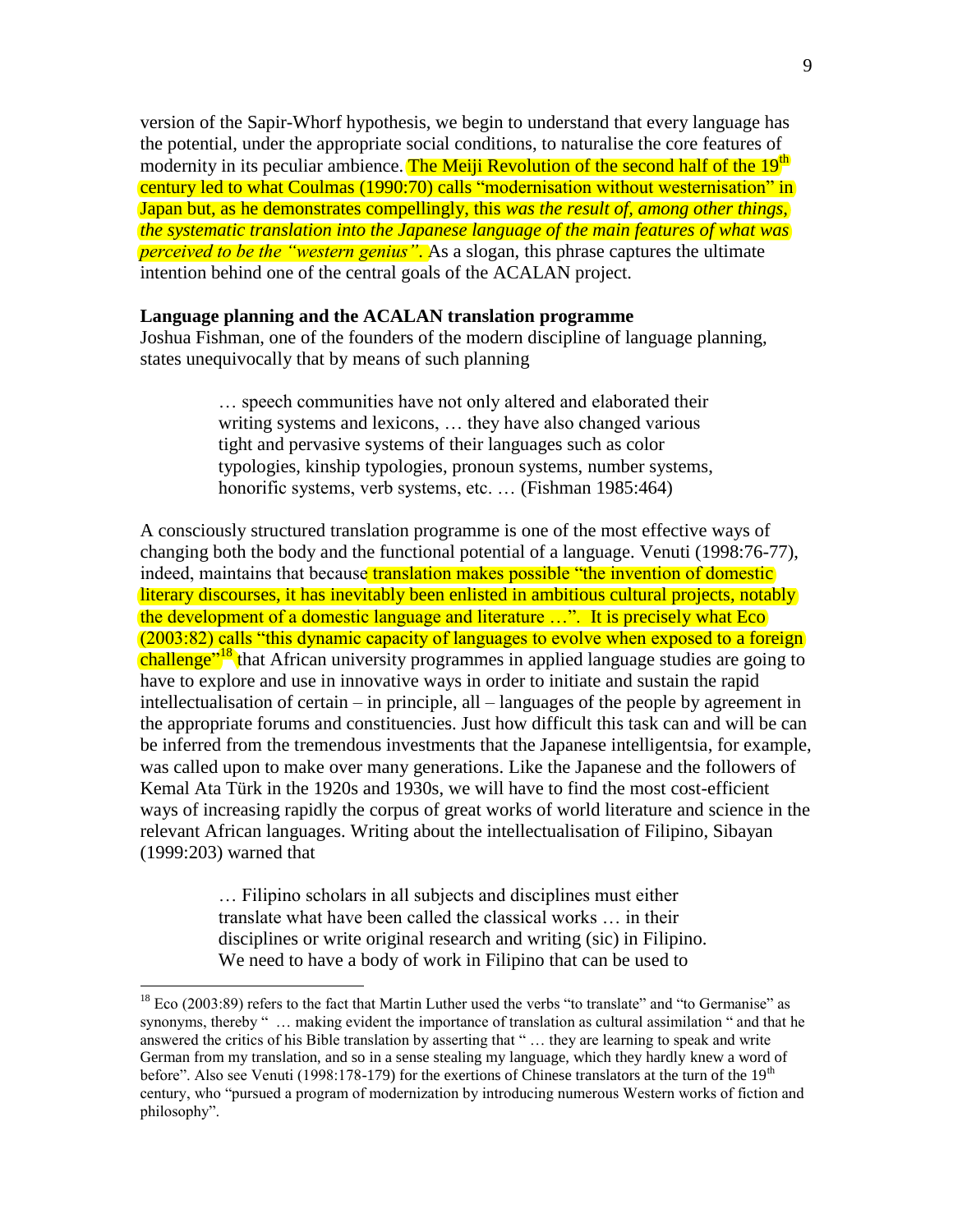retrieve past knowledge in all disciplines. Until we have such a body of work, there is no escaping the need for a foreign or second language that makes the world's knowledge accessible to the Filipino. …

It is my view that one of the most appropriate and acceptable ways of doing this is to ask all universities to consider introducing as an elective component of post-graduate assessment of course work in each discipline, the translation into a relevant African language of a key text or part thereof. Very few exercises could vie with this practice in respect of gauging the grasp of a subject by an examination candidate. The practical implementation of this crucial strategic move is completely manageable. Essentially, we would need a few focus groups of people consisting of linguists, translators and subject specialists in each of the relevant languages to decide whether the document produced by the candidate concerned is an acceptable translation.

Above all, however, we need people who have the vision, the courage and the energy to do it. In this regard, the stated intention of ACALAN to launch a large-scale translation programme in tandem with the appropriate terminology development project(s) is of the utmost significance, since it will serve as a compass for the individual institutions and translators of texts. The plan is to coordinate the programme with existing Africa-wide associations of academics and specialists in the numerous relevant fields of scholarly endeavour. These would include organisations such as the African Association of Universities (AAU), the Council for Development and Social Science Research in Africa (CODESRIA), regional and national associations of linguists, applied language scholars across the spectrum, including crucially organisations of translators, as well as the relevant academic forums and institutions that can advise on particular disciplines and publications.

Criteria for the initial selection of texts are being considered<sup>19</sup>. A careful balance will have to be established between various binary couples such as classical and modern, popular and academic, children's and adult literature, information and entertainment, prose and poetry, immediate and fundamental, natural sciences and social sciences, as well as between texts originating on all the continents of the world. In this connection, Hofmeyr's study, which details the conscious and implicit literacy and translation strategies of the protestant missionaries, provides us with valuable insights that can be used as points of departure and, in particular, for purposes of avoiding strategic mistakes. By way of example, it is clear that catalytic texts that are likely to motivate people to want to read have to be identified and translated in whole or in part in different formats depending on the target readerships, and that distribution networks linked to these constituencies (pre-schools, schools, mosques, churches, universities, academic associations, professional guilds, etc.) have to be mobilised in order to generate the essential momentum.

<sup>&</sup>lt;sup>19</sup> We believe that once the programme acquires momentum and something like a culture of reading academic and scholarly, as well as popular and entertainment, texts becomes established, it will get an autonomous (unplanned) dynamic.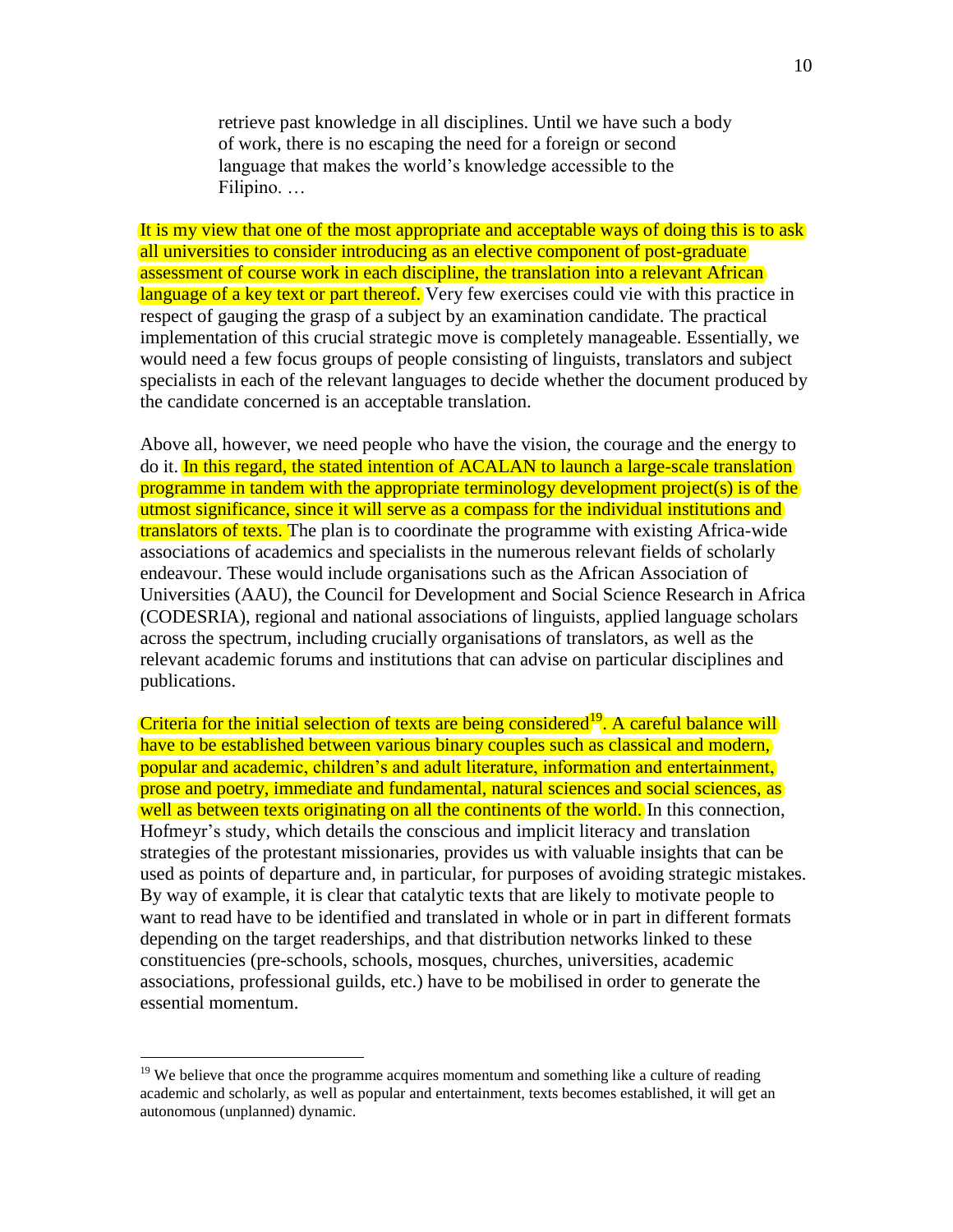#### **Concluding remarks**

 $\overline{a}$ 

Translators as a body of professionals have a vested interest in maintaining linguistic and cultural diversity. As it happens, this self-interest coincides with larger social projects that have the protection of and are being promoted by UNESCO and other international organisations concerned about the threats to the environment and to humanity's material and intangible heritage that emanate from the uncontrolled and irresponsible exploitation of the natural and human resources of the planet<sup>20</sup>. Seen in this light, therefore, the translation and terminology development programmes that are being proposed by ACALAN and its associated organisations and language networks represent an important moment for the profession at the international level. Because of the particular history of the continent, this programme is as important for African languages as it is for the relevant languages of Western Europe and we can expect to see partnerships forged between European and African language associations.

In this regard, an important and innovative feature of the plan is the intention to translate the relevant texts initially into the official languages of the AU (in so far as they do not already exist in those languages) as well as into selected "cross-border" languages<sup>21</sup>. From the point of view of the promotion of literacy and of the culture of reading in African languages, this may turn out to be one of the most significant strategic moves, since it will enlarge the potential readership of the texts concerned and provide added incentives for publishers to print larger editions of major texts in African languages. Given the mystifications that abound in this domain, however, we can expect that the move will be resisted, sometimes even vigorously. For the translation profession, it will constitute a serious challenge not only of a technical, but also of a language policy and even of a specifically political kind.

Whatever direction is eventually agreed upon by means of democratic debate, discussions at conferences, workshops, university seminars and other relevant forums, it is clear that this programme, together with the other core projects of ACALAN, is going to drive the creation of a language industry across the continent. In the light of this realisation, therefore, the training of applied language scholars, both generalists and professional specialists, especially translators and interpreters, is going to become one of our highest priorities. It would be a major boost for ACALAN if the International Federation of Translators were to link up with ACALAN with a view to assisting us to conduct this historic programme of language planning and language advocacy with a real hope of success. Dlodlo (1999:321) speculates enigmatically that the success of the indigenisation of Christianity in Africa as opposed to the failure of education, especially of mathematical and science education, probably relates to the fact that the Bible and other texts of the Christian faith were made available – through translation - in the languages of the people of Africa, whereas, with rare exceptions, most educational materials were available only in the European languages. I believe that the ACALAN programme, including the translation programme, is the requisite response to the implict challenge.

 $20$  For a detailed analysis of the evolving study of the interconnections between biodiversity, cultural and linguistic diversity, see, among others, Skutnabb-Kangas 2000 and May 2001.

 $21$  Professor Kwesi Prah, who has been specializing in the harmonization of mutually intelligible varieties of African languages for almost 30 years, rejects this terminology in favour of the term "core languages".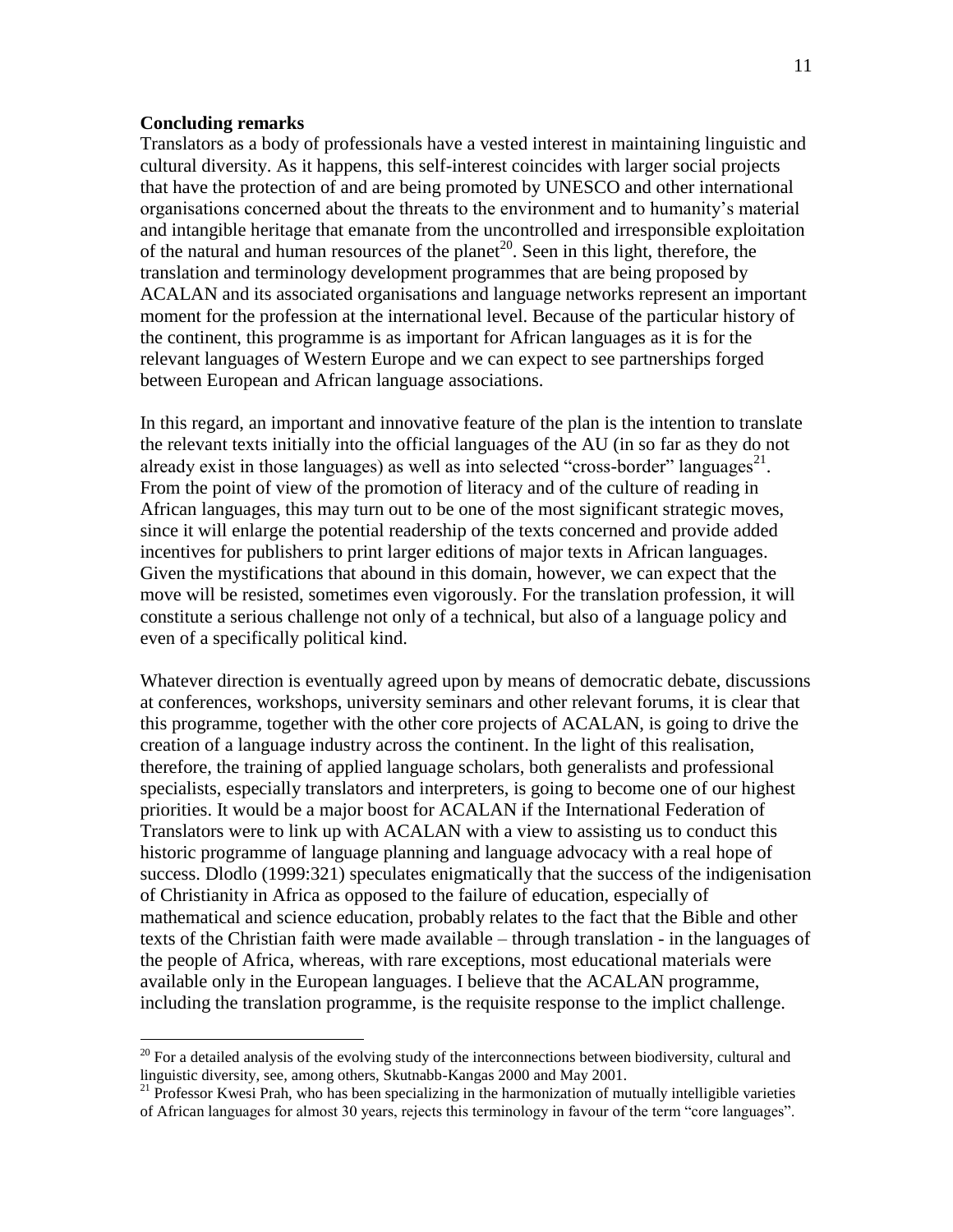## **References**

ACALAN. 2002. *Introduction to Special Bulletin. ACALAN. African Academy of Languages*. Bamako: African Academy of Languages

Alexander, N**.** 2002. Linguistic rights, language planning and democracy in postapartheid South Africa. In Baker, S. (ed**.**), *Language Policy: Lessons from Global Models*. Monterey, CA.: Monterey Institute of International Studies.

Alexander, N. 2003. *The African Renaissance and the Use of African Languages in Tertiary Education*. Praesa Occasional Papers, No.13. Cape Town: Praesa/University of Cape Town.

Alexander, N. (ed.). 2005. *The Intellectualisation of African Languages*. Cape Town: Praesa/University of Cape Town.

Alexandre, P. 1972. *An Introduction to Languages and Language in Africa*. London: Heinemann

Anonymous. 2004. *Classical pottery*. The Times, Tuesday February 24 2004. Bamgbose, A. 2000. *Language and Exclusion.* Hamburg: LIT-Verlag.

BBC News. 2004. Swahili baffles African leaders. http://.bbc.co.uk/go/pr/fr/- /2/hi/africa/3871315.stm

Berman, M. 1988. *All That Is Solid Melts Into Air. The Experience of Modernity*. New York: Penguin Books.

Castells, M. 1997. *The Power of Identity. The Information Agr: Economy, Society and Culture, Volume II.* Oxford: Blackwell Publishers.

Coulmas, F. 1990. Language adaptation in Meiji Japan. In Weinstein, B. (ed.). *Language Policy and Political Development.* Norwood, NJ: Ablex Publishing Corporation.

Dlodlo, T. Science nomenclature in Africa: Physics in Nguni. *Journal of Research in Science Teaching.* 36(3) 321-331.

Eco, U. 2003. *Mouse or Rat? Translation as Negotiation*. London: Weidenfeld and Nicolson.

Fishman, J. *The Rise and Fall of the Ethnic Revival*. Amsterdam: Mouton Publishers Hofmeyr, I. 2004. *The Portable Bunyan. A Transnational History of The Pilgrim's Progress*. Johannesburg: Witwatersrand University Press.

Kelly, L. 1979. *The True Interpreter. A History of Translation Theory and Practice in the West*. Oxford: Basil Blackwell.

Kies, B. 1953. *The Contribution of Non Europan Peoples to World Civilisation*. Cape Town: Teachers' League of South Africa.

May, S. 2001. *Language and Minority Rights. Ethnicity, Nationalism and the Politics of Language*. Harlow: Pearson Education.

Mazrui, A. and Mazrui, A. 1998. *The Power of Babel*. *Language and Governance in the African Experience*. Oxford: James Currey.

Newald, R. 1960. *Die deutsche Literatur vom Späthumanismus zur Empfindsamkeit 1570-1750*. München: C.H. Beck'sche Verlagsbuchhandlung.

Obanya, P. 2002. *Revitalizing Education in Africa*. Lagos: Stirling-Horden Publishers (Nig.) Ltd.

Pansalb. 2000. *Language Use and Language Interaction in South Africa. A National Sociolinguistic Survey*. Pretoria: Pan South African Language Board.